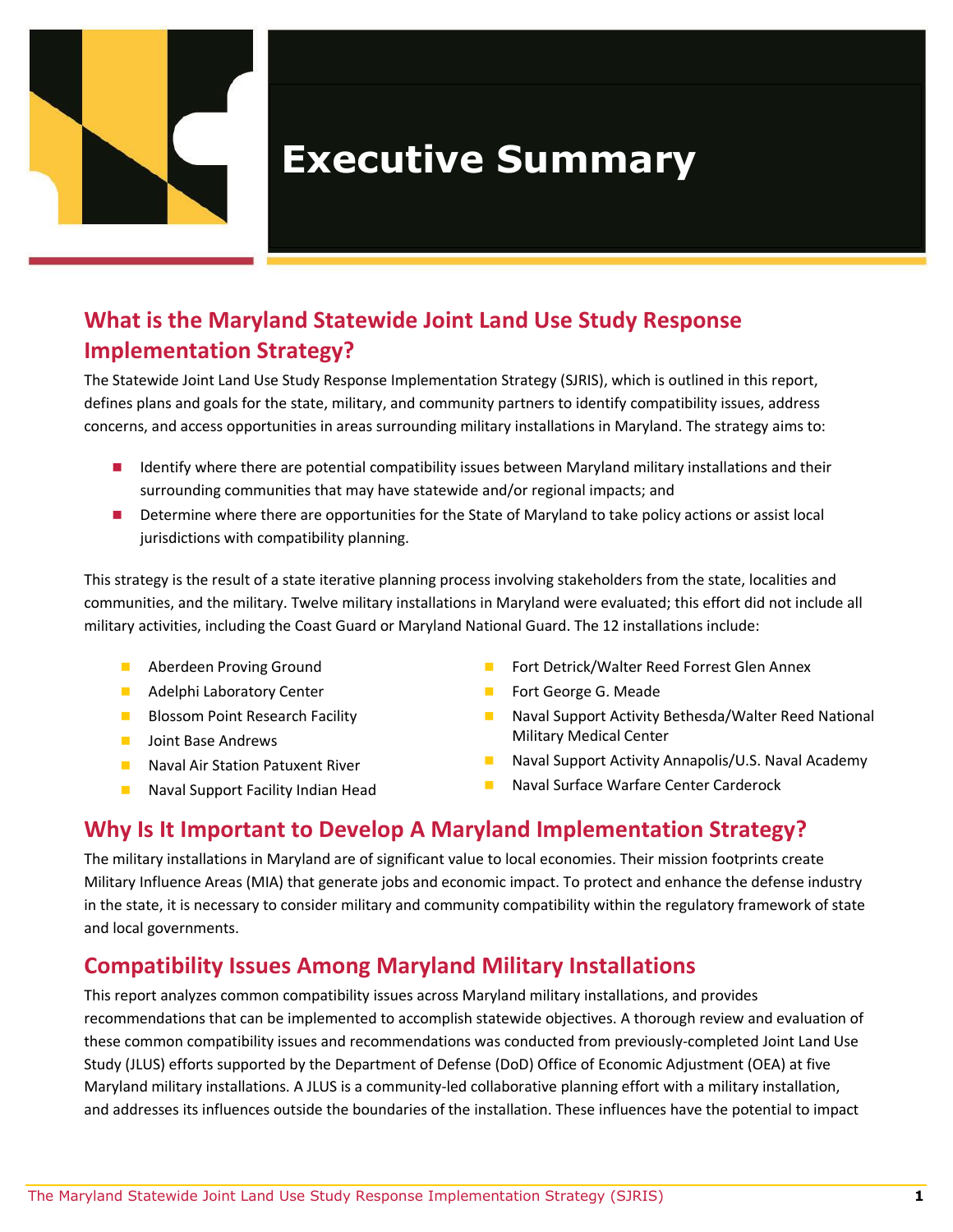the mission or the community. Using these JLUS planning documents, the primary issues identified and evaluated in the SJRIS are categorized into the following areas:

## **Potential for Statewide Applicability**

- **Coordination/Communication**
- **Energy Development**
- **Land Use**
- **Legislative Initiatives**
- **Roadway Capacity**

## **Potential for Regional Applicability**

- **Climate Adaptation**
- **Figure 1** Frequency Spectrum Capacity/Interference
- **Light/Glare**
- Noise/Vibration
- Safety Zones
- Vertical Obstructions
- Water Quality/Quantity

## **Military JLUS Implementation Strategy Recommendations**

The heart of the report is a set of seven recommendations and accompanying implementation measures that address statewide and regional military compatibility issues. The recommendations are uniquely tailored for this report with respect to local context.

| Recommendation       | <sup>1</sup> Enhance Ongoing Communication and Coordination between the State of |
|----------------------|----------------------------------------------------------------------------------|
| <b>R1 Goal/Theme</b> | Maryland, Local Communities and Military Installations                           |

- **R1.1** Develop template Memorandum of Understanding (MOU) that can be used by local communities and/or military installations to promote and establish processes and procedures to improve communication and coordination.
- **R 1.2** Develop compatibility site assessment protocols for tracking and reporting the status of the actions for the JLUS strategies.
- **R 1.3** Consolidate issues from an Enterprise Planning Perspective under the direction of the Maryland Military Installation Council (MMIC).
- **R 1.4** Establish coordination between the MMIC and the Maryland Smart Growth Subcabinet for facilitating communications between local jurisdictions and state executive councils.
- **R 1.5** Leverage the Maryland Smart Growth Subcabinet to elevate issues regarding resources and/or policy.
- **R 1.6** With consideration to existing policy at the local jurisdiction level, adopt a Notification/Planning Area "Buffer" to enhance communication and collaboration between jurisdictions and installations.
- **R 1.7** With consideration to existing policy at the local jurisdiction level, develop legislation to address compatibility factors that are prevalent in the Study Area and that currently do not have existing legislation for mitigation.

**Recommendation R2 Goal/Theme**

*Continue Joint Land Use Planning Activities Across Maryland Locations Where Military Installations are Located*

 **R 2.1** Develop fact sheets to assist communities and installations without a JLUS to pursue OEA funding. Fact sheets should include information explaining a JLUS and how a community can start the process to obtain a JLUS.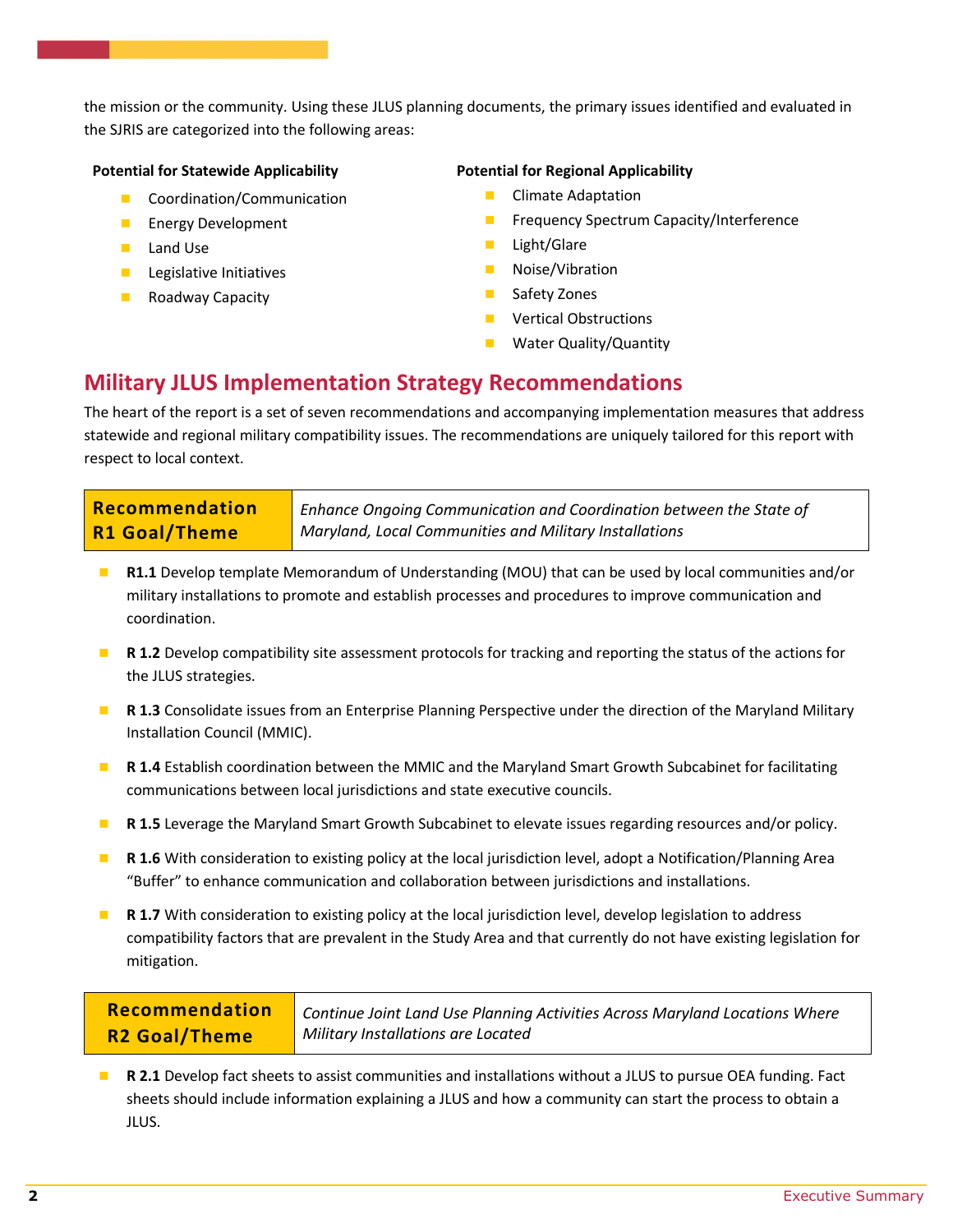- **R 2.2** Formally adopt a compatibility site assessment format and formalize reporting the status and tracking of implementation of JLUS strategies.
- **R 2.3** Create and lead a state-level JLUS Policy Committee led by the Maryland Department of Planning, with guidance from and working level actions conducted through the MMIC.
- **R 2.4** Develop a formal, standardized, and repeatable approach for collecting both military and local jurisdiction encroachment concerns in order to monitor the Maryland military enterprise and identify constraints and opportunities.
- **R 2.5** Consider leveraging knowledgeable resources in state, local communities and military installations to conduct "in-house" JLUS assessments for less complex installations.
- **R 2.6** Conduct a JLUS at the following locations after establishing the appropriate priority order:
	- o Fort Meade
	- o Naval Support Activity Bethesda/Walter Reed National Military Medical Center
- o Naval Surface Warfare Center Carderock
- o Naval Support Activity Annapolis/U.S. Naval Academy
- o Fort Detrick/Walter Reed Forest Glen Annex
- o Naval Research Laboratory, Chesapeake Bay Detachment
- o Adelphi Laboratory Center

#### **Recommendation R3 Goal/Theme** *Adopt Statewide Community/Military Compatible Land Use Policies and Planning Guidelines for Implementation at the Local and Regional Levels*

- **R 3.1** Assist local jurisdictions in resolving instances in which military installation Accident Potential Zones and similar Safety Zones are located off base and do not have adequate land use controls in place to ensure public health and safety.
- **R 3.2** Develop legislation for installation communities that have not completed a JLUS, to define a general Military Influence Areas (MIA) with the goal of incorporating a planning notification area.
- **R 3.3** Develop legislation to address compatibility factors that are prevalent in the Study Area and that currently do not have existing legislation for mitigation.
- **R 3.4** With consideration to existing policy at the local jurisdiction level, create a policy to develop a notional planning area for military installations and communities that have not undergone a JLUS, based on a general MIA.
- **R 3.5** With consideration to existing policy at the local jurisdiction level, the Maryland Department of Planning and the Maryland Smart Growth Subcabinet should determine updates to zoning regulations in the Maryland Land Use Code, including land use regulations for military compatibility.
- **R 3.6** With consideration to existing policy at the local jurisdiction level, the Maryland Department of Planning and the Maryland Smart Growth Subcabinet should develop and codify planning notification areas surrounding military installations that are determined by each installation's MIA/Military Footprint (MF).

| Recommendation | Assist in the Development and Application of Community/Military Compatibility |
|----------------|-------------------------------------------------------------------------------|
| R4 Goal/Theme  | <b>Planning Tools</b>                                                         |

 **R 4.1** Develop a statewide repository for GIS mapping of the military installation mission footprint for all affected jurisdictions, similar to the mapping initiatives created by Arizona, Utah, and New Mexico.